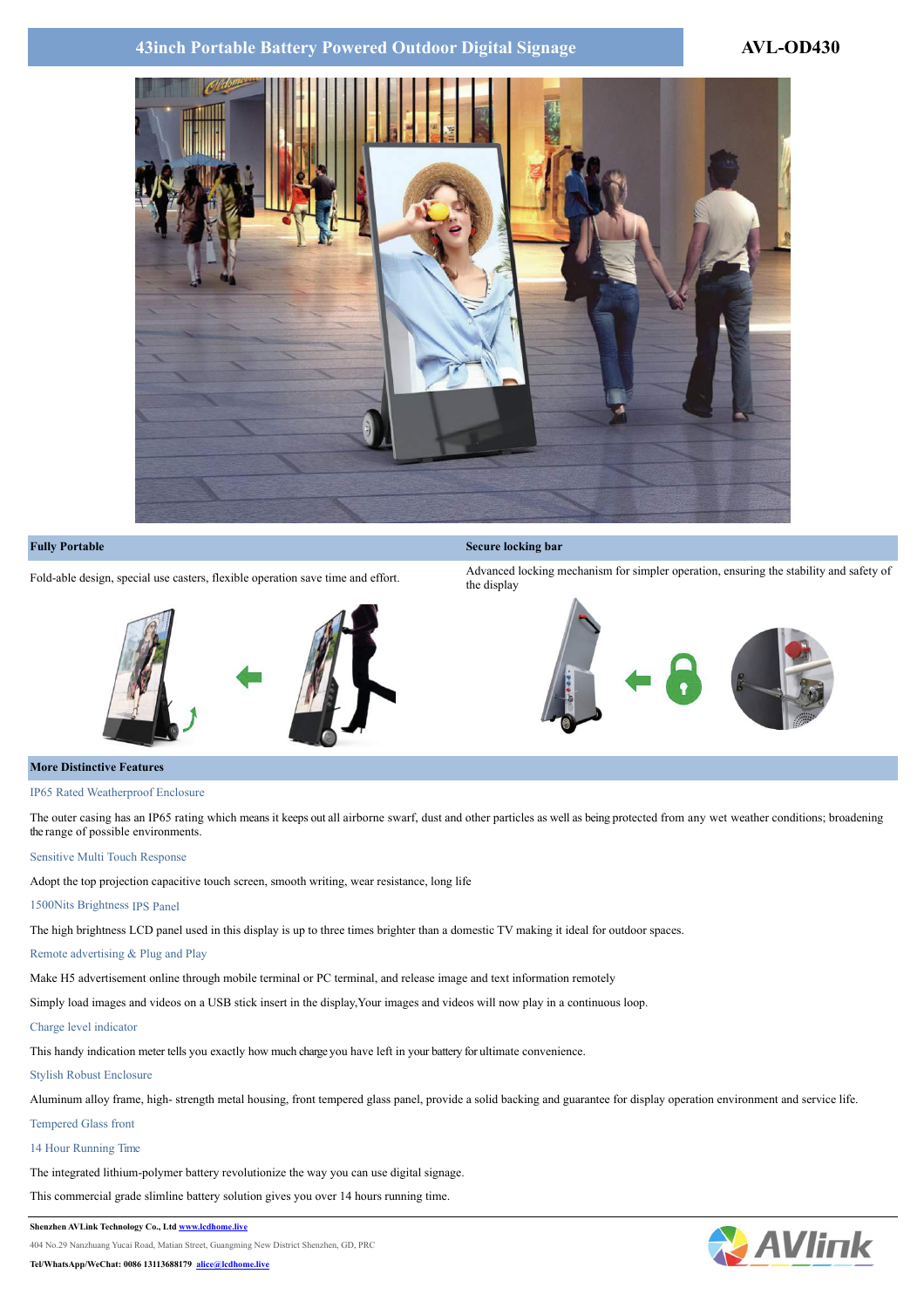# **43inch Portable Battery Powered Outdoor Digital Signage AVL-OD430**

| Specifications            |                                                                                  |
|---------------------------|----------------------------------------------------------------------------------|
| <b>TFT</b> Panel          |                                                                                  |
| Model No.                 | AVL-OD430                                                                        |
| Panel size                | 43inch TFT-LCD                                                                   |
| Display $area(mm)/mode$   | $941(H)$ *529(V)                                                                 |
| Maximum resolution        | 1920*1080                                                                        |
| Display color             | 16.7M                                                                            |
| Brightness (nits)         | 1500nits                                                                         |
| Contrast                  | 4000:1                                                                           |
| Visual angle              | $178^{\circ}/178^{\circ}$                                                        |
| Response time             | 6ms                                                                              |
| Life(hrs)                 | $>60,000$ (hrs)                                                                  |
| Touch                     | Multipoint touch                                                                 |
| Interface                 | HDMI, RJ-45, USB, VGA, WIFI (optional)                                           |
| Operating system          |                                                                                  |
| Media Formats             | Video (MPG, AVI, MP4, RM, RMVB, TS), Audio (MP3, WMA), Image(JPG, GIF, BMP, PNG) |
| Media resolution          | 1080*1920, (Downward compatibility)                                              |
| CPU                       | Dual core RAM Cortex-A53+ Dual core RAM Cortex-A73 CPU, CPU Frequency: 1.55GHZ   |
| <b>GPU</b>                | MALI-G51 MP2, support FULL HDR                                                   |
| <b>RAM</b>                | 2GB DDR4 (Optional: 3GB)                                                         |
| <b>ROM</b>                | 8GB NAND (Optional: 16GB)                                                        |
| <b>USB</b>                | USB2.0 HOST $(x2)$                                                               |
| LAN                       | 10/100M Ethernet                                                                 |
| Wi-Fi                     | 802.11b/g/n                                                                      |
| Operating system          | Android <sub>8.0</sub>                                                           |
| Speaker                   | $8\Omega$ 5W x2                                                                  |
| <b>Battery</b>            |                                                                                  |
| <b>Battery Technology</b> | Integrated lithium polymer                                                       |
| <b>Charging Time</b>      | 7 hours                                                                          |
| Working Time              | 14 hours                                                                         |
| <b>Battery Capacity</b>   | 43200mAh                                                                         |
| PowerSupply               | 25.2V                                                                            |
| Power Consumption         | 110W                                                                             |
| Energy                    | 1088.54Wh                                                                        |
| Appearance                |                                                                                  |
| Dimension $(L^*W^*D)$ mm  | 1234*591*195                                                                     |
| Package size              | 1335*700*300                                                                     |
| Footpint                  | 604.7*478                                                                        |
| Net Weight                | 38.16kg                                                                          |
| Gross Weight              | 46kg                                                                             |
| Electricity               |                                                                                  |
| Power supply              | AC100~240V 50 /60 HZ                                                             |
| Maximum power consumption | 320W                                                                             |
| Power termination         | Integrated circuit breaker                                                       |
| Ambient light sensor      | Yes                                                                              |
| Antenna                   | Optional                                                                         |
| Accessibility             | Vandal proof security key access                                                 |
| Temperature               |                                                                                  |
| Working temperature       | $-20\text{°C} \sim 55\text{°C}$                                                  |
| Storage temperature       | -30 $\textdegree$ C $\sim$ 60 $\textdegree$ C                                    |
| Working humidity          | $10 - 80\%$                                                                      |